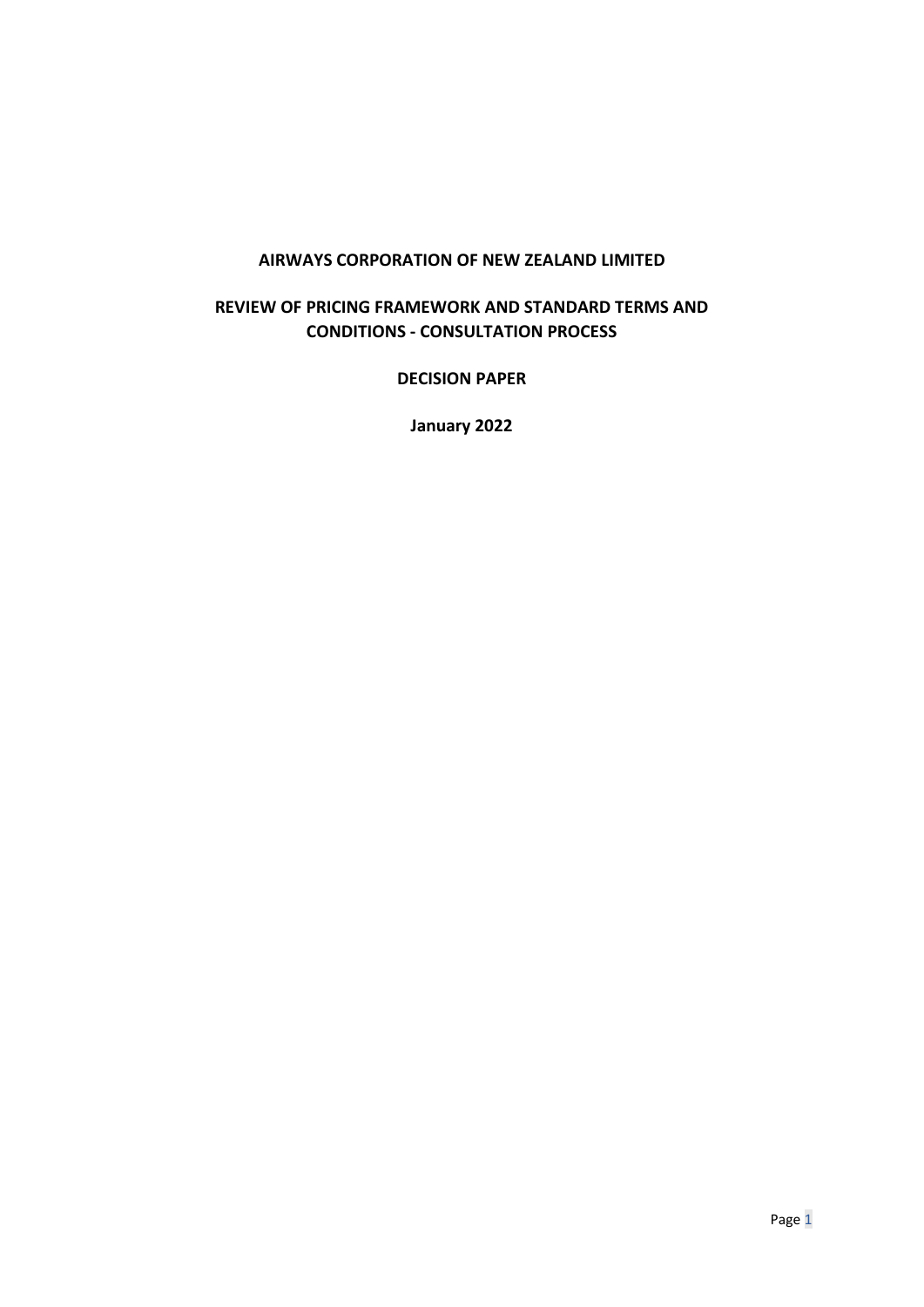# Contents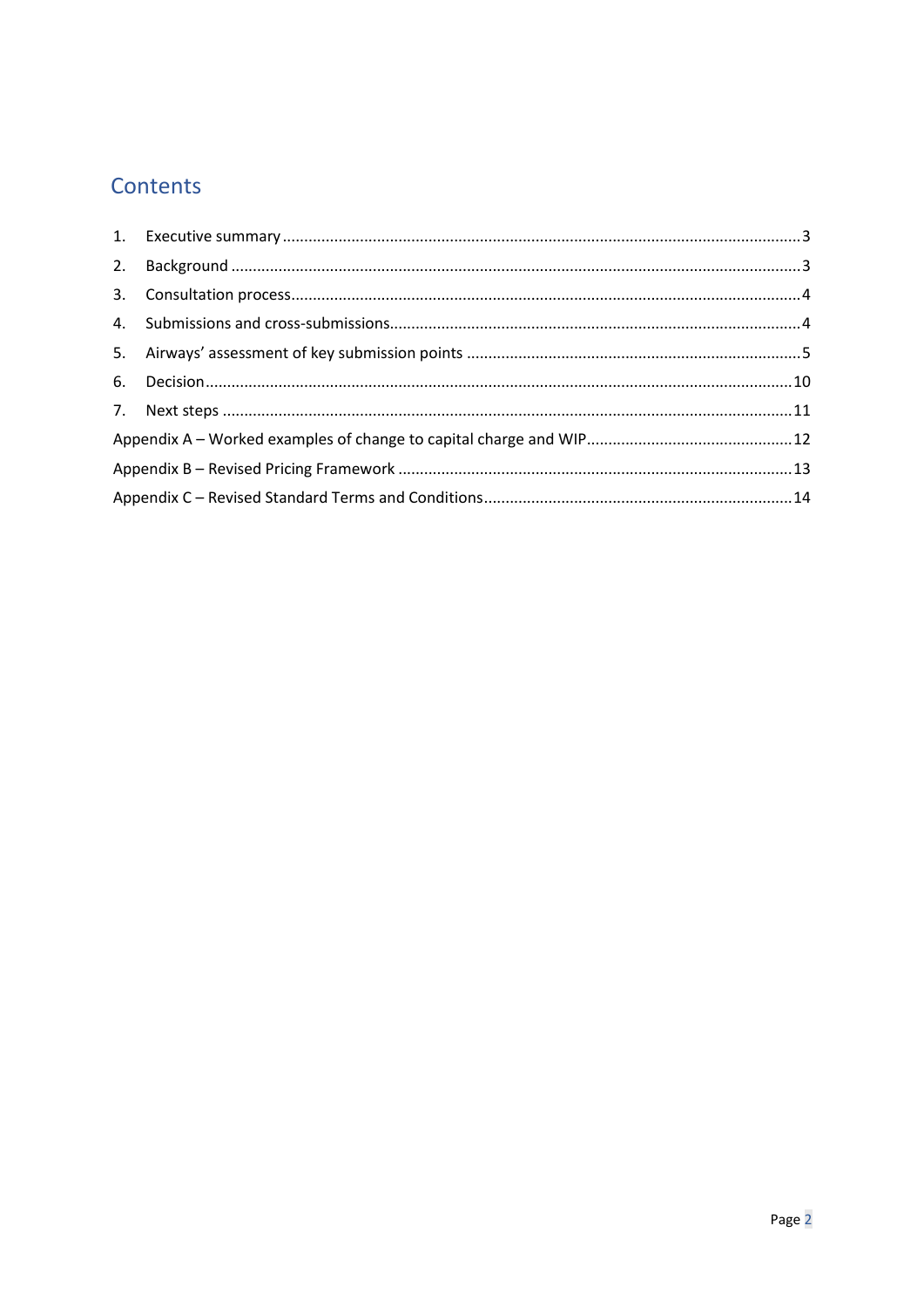### <span id="page-2-0"></span>1. Executive summary

- 1.1 This paper outlines Airways' decision to issue a revised version of its Pricing Framework incorporating a change to the treatment of works-in-progress (**WIP**) and a revised version of its Standard Terms and Conditions (**Standard Terms**), following industry consultation.
- 1.2 The Pricing Framework defines the methodologies Airways uses to price its services as set out in the Service Framework. The charges are set accordingly every three years, with the next cycle running from 1 July 2022 to 30 June 2025. Airways sought industry views on a proposed change to the treatment of the WIP and asked for feedback on any other aspects of the Pricing Framework that industry consider worthy to highlight to Airways.
- 1.3 The Standard Terms and Conditions set out the contractual terms on which Airways' services are provided and related pricing information. Airways sought feedback on a number of minor proposed updates to the Standard Terms (to comply with changes to legislation or reflect current practice) and on any other aspects of the document submitters wished to address.
- 1.4 Airways published a draft revised Pricing Framework, draft revised Standard Terms, and an accompanying consultation paper. Consultation with the industry took place between 3 November and 15 December 2021, allowing time for submissions and cross-submissions. Airways received seven submissions; no cross-submissions were received.
- 1.5 Airways has considered all submissions carefully and appreciates the effort that stakeholders have put into sharing their views.
- 1.6 Submitters generally indicated support for the proposed change to the treatment of WIP under the Pricing Framework. Some submitters also provided comment on the Standard Terms.
- 1.7 Airways has decided to make the proposed change to its Pricing Framework in regard to the treatment of WIP, and publish revised versions of both the Framework and Standard Terms taking into account the feedback received.

## <span id="page-2-1"></span>2. Background

- 2.1 As part of its Customer Strategy, Airways has been taking the opportunity to review the frameworks under which it supplies air traffic control services the New Zealand aviation community.
- 2.2 The first phase of the review began in May 2021 with a review of the Service Framework, which sets out the basis on which Airways supplies air traffic control services. The major change proposed was to draw a distinction between contestable services over which Airways does not have a statutory monopoly and base services. Under this proposal, contestable services would be removed from the Pricing Framework. Submitters were generally opposed to this change. Airways decided not to proceed with the proposal at such time.
- 2.3 This paper concerns the second phase of the review. Prior to setting prices for the next three-year pricing period, Airways consulted on one major proposed change to the Pricing Framework (treatment of WIP), and sought any additional feedback from the industry on the framework and contractual terms on which it supplies its services. Airways believes the proposed change to the treatment of WIP has the potential to make its approach to pricing more equitable and better aligned with common practice.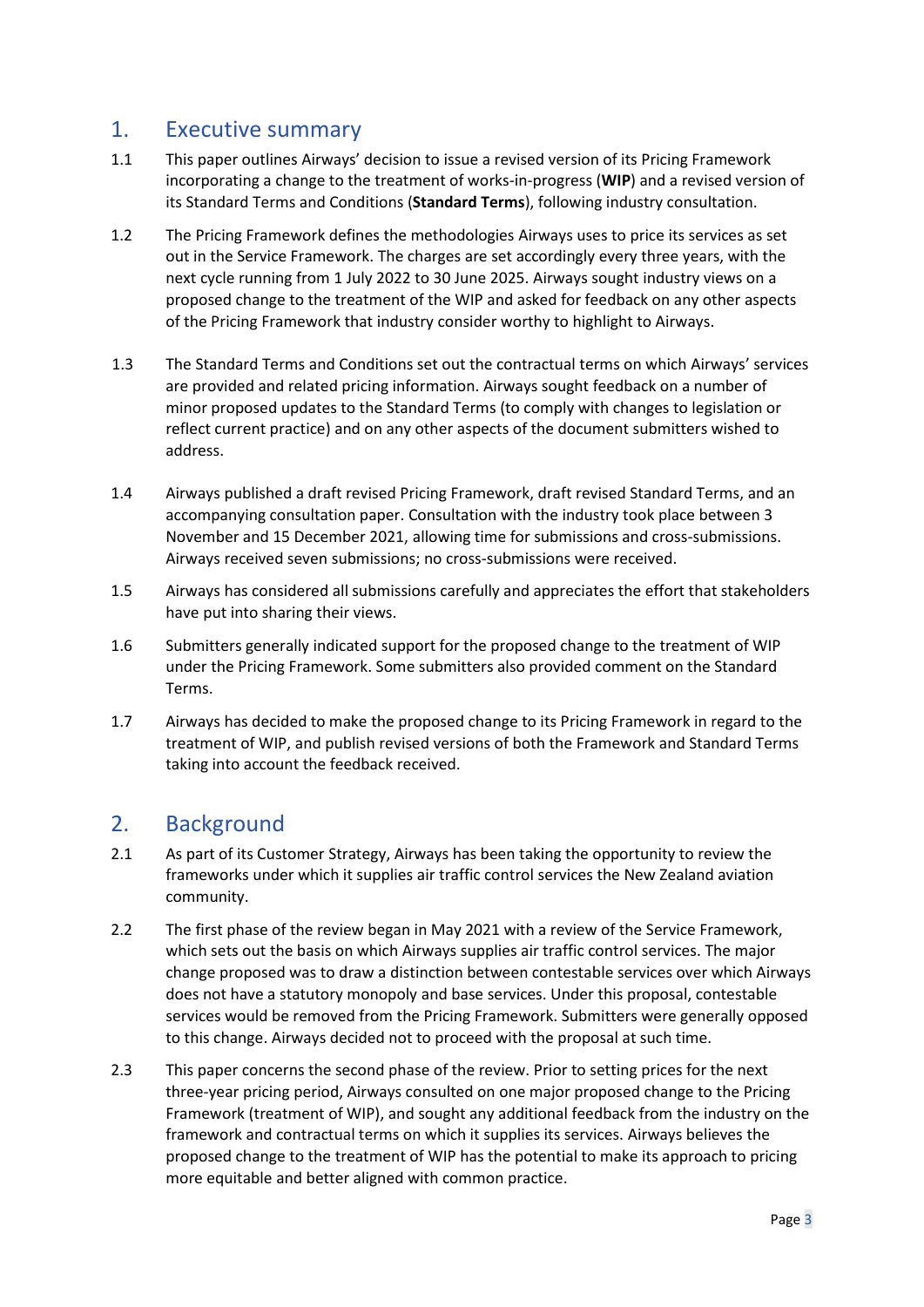2.4 The final stage of Airways' review is to reset prices planned to take effect from 1 July 2022, which will take into account any changes to the Pricing Framework and other contractual arrangements.

### <span id="page-3-0"></span>3. Consultation process

- 3.1 Consultation opened on 3 November 2021 with the publication on our public website of:
	- a) the Pricing Framework and Standard Terms Review Consultation Paper (**consultation**  paper) setting out Airways' proposal and questions to submitters;<sup>1</sup>
	- b) the Proposed Revised Airways Pricing Framework;<sup>2</sup> and
	- c) The Proposed Revised Standard Terms.<sup>3</sup>
- 3.2 A key component of Airways' proposal was the amendment to the treatment of WIP, incorporated into the revised Pricing Framework.
- 3.3 The consultation paper invited submitters to respond to the following:
	- a) What are your views on the proposed change to treatment of works-in-progress? Are there any concerns if Airways was to implement this change?
	- b) Airways invites your feedback on any aspects of this consultation paper, the Pricing Framework and the Standard Terms and Conditions.
- 3.4 The consultation comprised a four-week submission period followed by a two-week crosssubmission period. All submissions were published on Airways' website. 4
- 3.5 Airways has carefully considered the submissions received. It has made a decision that, in its view, best accommodates the feedback and is in accordance with the consultation principles set out in the consultation paper.

### <span id="page-3-1"></span>4. Submissions and cross-submissions

- 4.1 Airways received seven submissions from:
	- a) Air New Zealand
	- b) Board of Airline Representative of New Zealand (**BARNZ**)
	- c) Emirates
	- d) International Air Transport Association (**IATA**)
	- e) Jon Brooks
	- f) New Zealand Airports Association (**NZAA**)
	- g) Qantas Group
- 4.2 No cross-submissions were received.

<sup>1</sup> https://www.airways.co.nz/assets/Documents/Pricing-Framework-consultation/Consultation-Paper-Review-of-Pricing-Framework-and-Standard-Terms-and-Conditions.pdf

<sup>2</sup> https://www.airways.co.nz/assets/Documents/Pricing-Framework-consultation/Airways-Pricing-Framework.pd[f](https://www.airways.co.nz/assets/Documents/Proposed-Revised-Airways-Service-Framework-v3.pdf) <sup>3</sup> https://www.airways.co.nz/assets/Documents/Pricing-Framework-consultation/Airways-Standard-Terms-and-Conditions.pdf

<sup>4</sup> <https://www.airways.co.nz/about/performance-and-pricing/ans-services-and-pricing-explained/>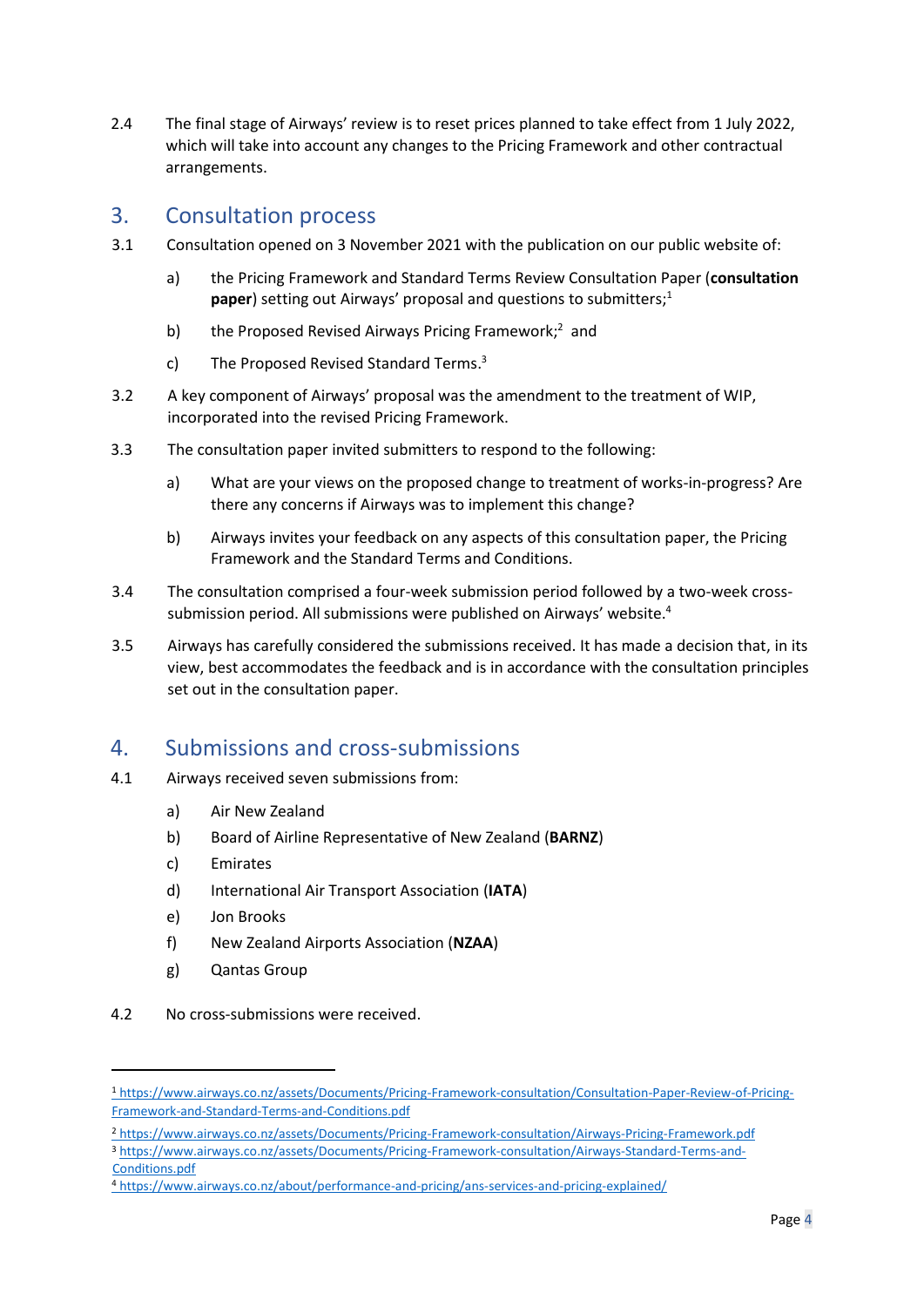- 4.3 Key themes drawn from the submissions are as follows:
	- a) Submitters highlighted the significant downturn in the aviation sector due to the COVID-19 pandemic and the importance of reviewing service and pricing frameworks to ensure they are structured in a way that supports recovery.
	- b) Submitters identified the importance of continuing to collaborate in responding to the challenges facing the aviation sector, and identifying areas that could be more efficient and other opportunities, which will assist with the recovery of the industry. Airways will continue to engage with industry outside of this consultation process on this issue.
	- c) Submitters largely supported Airways' proposed change to the treatment of WIP in the Pricing Framework and the proposed amendments to both the framework and the Standard Terms.

# <span id="page-4-0"></span>5. Airways' assessment of key submission points

#### Treatment of works-in-progress

- 5.1 The introduction of a WIP account is a customer centric proposal responding to concerns customers have previously raised that they should only pay for services once they start to receive a benefit from those services. In response to these concerns, Airways has sought to align its practice for recovering WIP with that adopted by the New Zealand Commerce Commission (**NZCC**). This involves capex for WIP being held in a separate WIP account and only entering the asset base once the asset is commissioned (**WIP approach**).
- 5.2 The WIP approach is Net Present Value (**NPV**) neutral compared to the current approach (where capex enters the asset base as soon as cost is incurred), so long as the WIP account is rolled forward using the weighted average cost of capital (**WACC**). The difference between the two approaches is therefore the time profile of recovery. This is shown in Figure 1 below, which presents a simple example of a project that requires \$1m of capex per year over four years (i.e., \$4m total cost spread evenly over four years).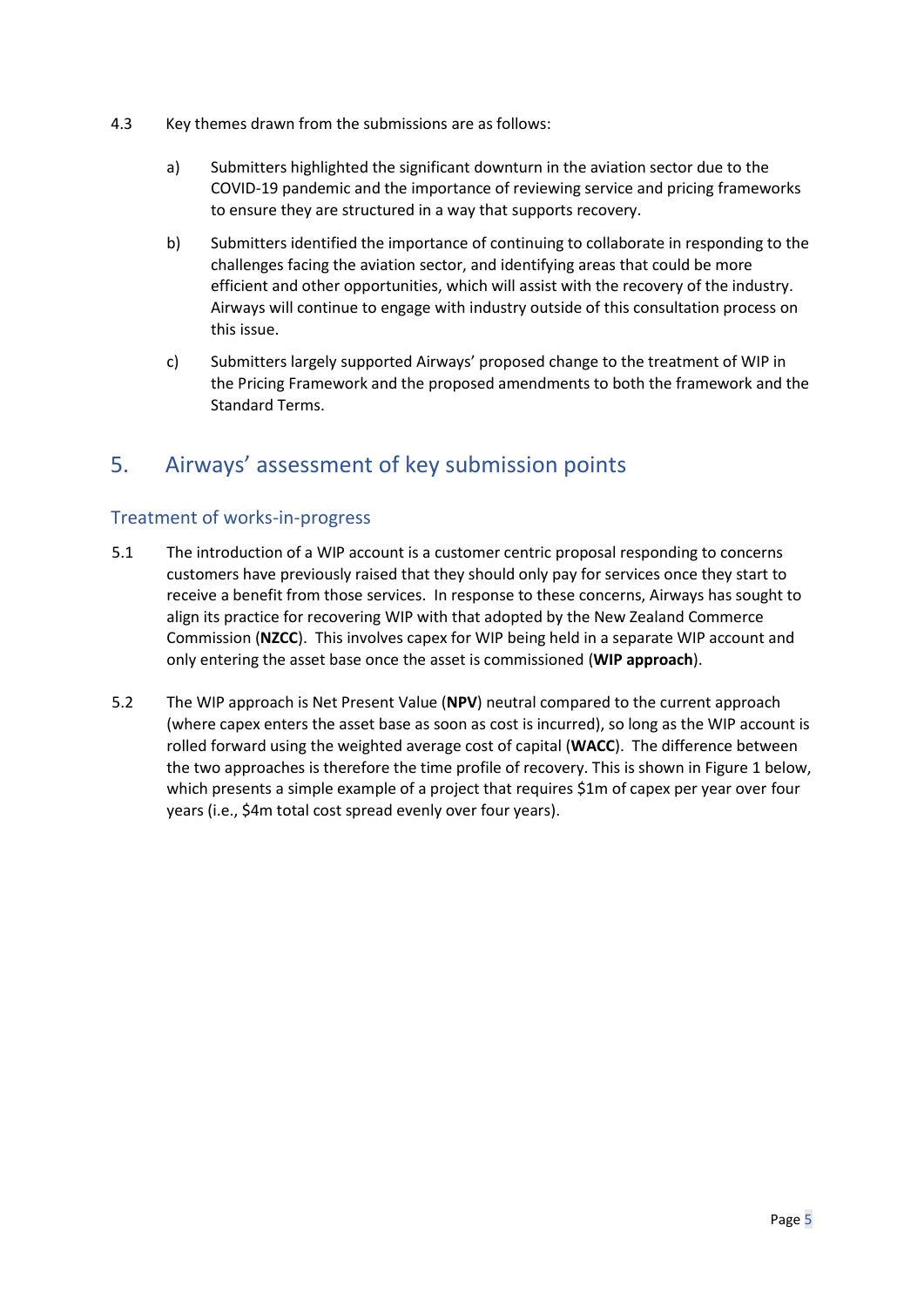**Figure 1: Time profile of recovery under current and WIP approaches**



- 5.3 This example illustrates that under the current approach, customers would pay the shaded area prior to commissioning and therefore before they derive any benefit from the expenditure. Under the WIP approach, customers do not pay until the asset is commissioned. In this example, because the expenditure is over four years and thus spans two three-year pricing periods, customers would pay nothing during the first pricing period despite the majority of the expenditure occurring during that period. The corollary to this is that once the asset is commissioned in the future, charges will be slightly higher to offset the earlier under recovery and ensure NPV neutrality.
- 5.4 In its submission on the consultation document, Qantas Group suggested using the cost of debt to roll forward capex in the WIP account instead of WACC. Airways' view is that this would undercompensate Airways for its opportunity cost of capital and thus result in Airways under-recovering and earning a negative NPV on new investments. The suggested approach would also be inconsistent with the approach taken by the NZCC to the same issue. In this regard, we note that airports are separately arguing for consistency with the NZCC methodologies. Adopting the Qantas Group's suggestion would be a departure from this.
- 5.5 Some submitters have requested more detail on the WACC to be used. Airways' approach to WACC is not defined in the Pricing Framework and will instead be addressed when Airways conducts its pricing reset. We do however note that Airways generally aligns its WACC calculation with the NZCC's methodology. Regarding the proposed change to the Pricing Framework to introduce a WIP account, we note that so long as the forecast WACC for the pricing period is also used for the WIP account during that pricing period (which is Airways' intent), the revenue Airways receives will be identical in NPV terms between the current and proposed approaches. As already shown in the figure above, implementing a WIP account results in an NPV neutral reprofiling of cashflow.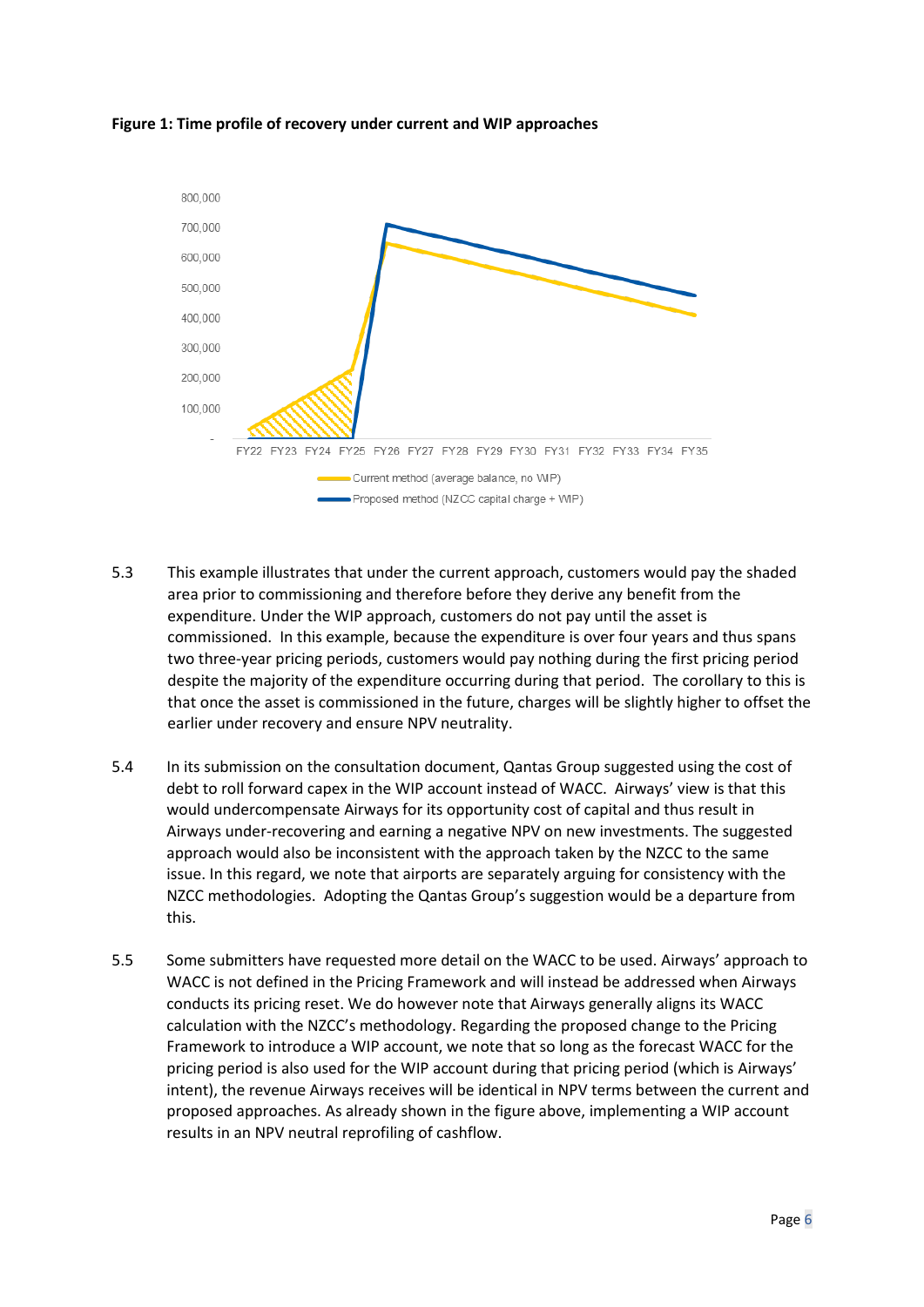- 5.6 In its submission, IATA requested more detail on the WIP calculation, given the statement in the consultation document that alignment of the capital charge with the NZCC approach would increase the present value of revenues. As noted in the passage that IATA is referring to, 5 this increase occurs because Airways' current approach to calculating the return on capital component of charges (which is based on the average of opening and closing asset values) actually undercompensates Airways (i.e. results in NPV<0). As noted in the consultation paper, aligning the capital charge calculation with the NZCC will result in an increase in the forward looking present value of revenues. Furthermore, aligning the capital charge with the NZCC approach, which is required for consistency with how the WIP account would operate, simply restores Airways to an NPV = 0 position.
- 5.7 In Appendix A to this decision paper, we provide a simple worked example demonstrating that Airways under recovers under the current "average balance" approach and how calculating the capital charge using the NZCC/WIP approach gives NPV = 0.

#### Objectives and methodologies

- 5.8 In its submission on the consultation paper, the NZAA suggest that Airways' pricing principles do not reflect the same customer focussed approach that the Commerce Act establishes for regulated businesses. Specifically, NZAA's view is that "Airways' principles are directed to ensuring that Airways can recover costs, earn a commercial return and be encouraged to operate efficiently."
- 5.9 Airways' view is that our overall corporate objectives, and the pricing principles that operationalise these objectives (for the purpose of pricing), result in a materially similar customer focus as the Part 4 objectives. For example, Airways' Service Objectives are:
	- a) a modern, fit for purpose aviation system that delivers safety and efficiency;
	- b) alignment with the aviation industry's commercial imperatives;
	- c) productive relationships with our customers and stakeholders;
	- d) closer alignment between customer relationships and the provision of Airways services;
	- e) frameworks that incentivise innovation and quality outcomes.
- 5.10 Turning to the pricing principles specifically, the principle "Encourage Airways to innovate and operate efficiently" aligns with the customer focussed objectives of Part 4 regulation. This principle is further detailed in the Pricing Framework (section 3, p.8) as follows:

"Provide Airways with incentives to innovate in the supply of existing and new services, to operate and invest efficiently and improve productivity and for **customers to benefit over time from such innovation, productivity improvements and efficient operation**"

5.11 NZAA also suggests that Airways should have close regard to the Commerce Act regulatory framework. Airways considers the proposed approach takes appropriate guidance from the Commerce Act approach, taking into account Airways' statutory purposes and other regulatory obligations. The change to introduce the WIP account is an example of this. Regulatory intervention has costs,<sup>6</sup> and Airways considers its approach adopts an

<sup>5</sup> Consultation paper, November 2021, footnote 4 on page 6[: https://www.airways.co.nz/assets/Documents/Pricing-](https://www.airways.co.nz/assets/Documents/Pricing-Framework-consultation/Consultation-Paper-Review-of-Pricing-Framework-and-Standard-Terms-and-Conditions.pdf)[Framework-consultation/Consultation-Paper-Review-of-Pricing-Framework-and-Standard-Terms-and-Conditions.pdf.](https://www.airways.co.nz/assets/Documents/Pricing-Framework-consultation/Consultation-Paper-Review-of-Pricing-Framework-and-Standard-Terms-and-Conditions.pdf) 

<sup>&</sup>lt;sup>6</sup> Specifically, direct costs such as staff time and indirect costs such as distorted investment.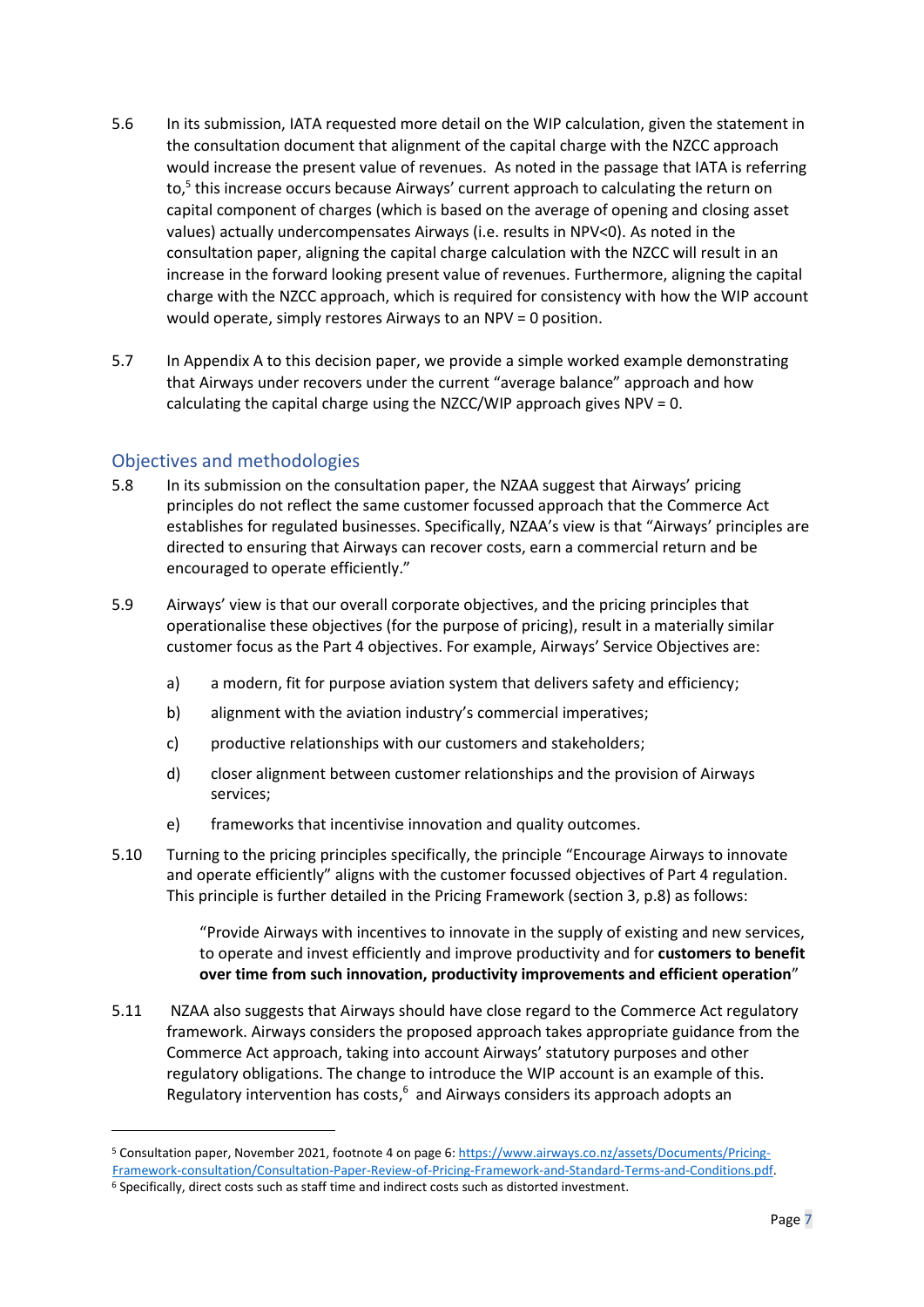appropriate balance. Airways does not consider the Pricing Framework is materially out of alignment with the NZCC regime or pricing methodologies.

- 5.12 NZAA suggests in particular that Airways should not use the avoidable cost allocation methodology (**ACAM**) because it is, in its view, inconsistent with the NZCC approach, and will result in a materially different allocation of costs to an accounting-based allocation approach.
- 5.13 Cost allocation is addressed in section 6 of the Pricing Framework. This step in the overall determination of prices follows the determination of the total revenue that needs to be recovered for core services covered in section 5 of the framework. The use of ACAM in this context has no impact on the total revenues recovered from core services taken as a whole. Allocating costs between services within the Pricing Framework would mechanically increase the price of the service that is allocated more cost and decrease the price for the service that is allocated less costs, with no impact on overall revenue.
- 5.14 The primary effect of applying ACAM within the pricing model is that regional aerodromes only face their incremental costs and thus other services (international aerodromes, approach and enroute) bear a greater share of corporate overheads. In Airways' view, ACAM is administratively simple to implement and can support services in regional aerodromes where an alternative cost allocation might render the service uneconomic. Further, the use of ACAM accords with Airways' objectives, and is in the interests of its stakeholders. While the ACAM approach may result in different allocations than other accounting methods, it is nonetheless an appropriate approach in the particular circumstances of New Zealand's aviation industry.
- 5.15 NZAA also submits that Airways' proposal to update the Pricing Framework to reflect the risk sharing mechanism in the current Standard Terms ought to comply with Part 4 of the Commerce Act, in particular consultation and disclosure requirements. Airways is not statutorily obliged to comply with the specific requirements of Part 4. Moreover, Airways consulted on changes to the risk sharing mechanism during the pricing consultation in 2017, and the mechanism was included in the Standard Terms (but not the Pricing Framework) following that consultation. Airways' proposal is simply to ensure the Pricing Framework is in accordance with the Standard Terms. As was our view in 2017, the proposal is appropriate and ought to be adopted. It is in accordance with Airways' statutory obligations, and with the objectives and principles of the Pricing Framework.
- 5.16 NZAA further submits that Airways ought to closely emulate NZCC regulatory and disclosure regimes. Regarding the costs of regulation more generally, and the NZCC Information Disclosure regime that applies to airports specifically, regulation would likely entail material direct and indirect costs. Direct costs are the staff and time costs associated with designing, implementing and operating a regulatory regime for the NZCC, the regulated business and stakeholders. Indirect costs refer to the fact that regulation cannot be perfectly implemented and may itself result in inefficiencies. The NZCC's previous estimates of these costs for other industries are material:
	- a) In the 2016 preliminary inquiry into regulating gas metering services, the NZCC estimated "direct costs" of regulating the service to be approximately \$15m over a 10 year period;<sup>7</sup>

<sup>7</sup> Table 1.1 of 2016 Gas Metering Services inquiry:

[https://comcom.govt.nz/\\_\\_data/assets/pdf\\_file/0022/62572/Preliminary-assessment-of-whether-to-conduct-a-Part-4](https://comcom.govt.nz/__data/assets/pdf_file/0022/62572/Preliminary-assessment-of-whether-to-conduct-a-Part-4-inquiry-into-gas-metering-services-1-April-2016.PDF) [inquiry-into-gas-metering-services-1-April-2016.PDF.](https://comcom.govt.nz/__data/assets/pdf_file/0022/62572/Preliminary-assessment-of-whether-to-conduct-a-Part-4-inquiry-into-gas-metering-services-1-April-2016.PDF)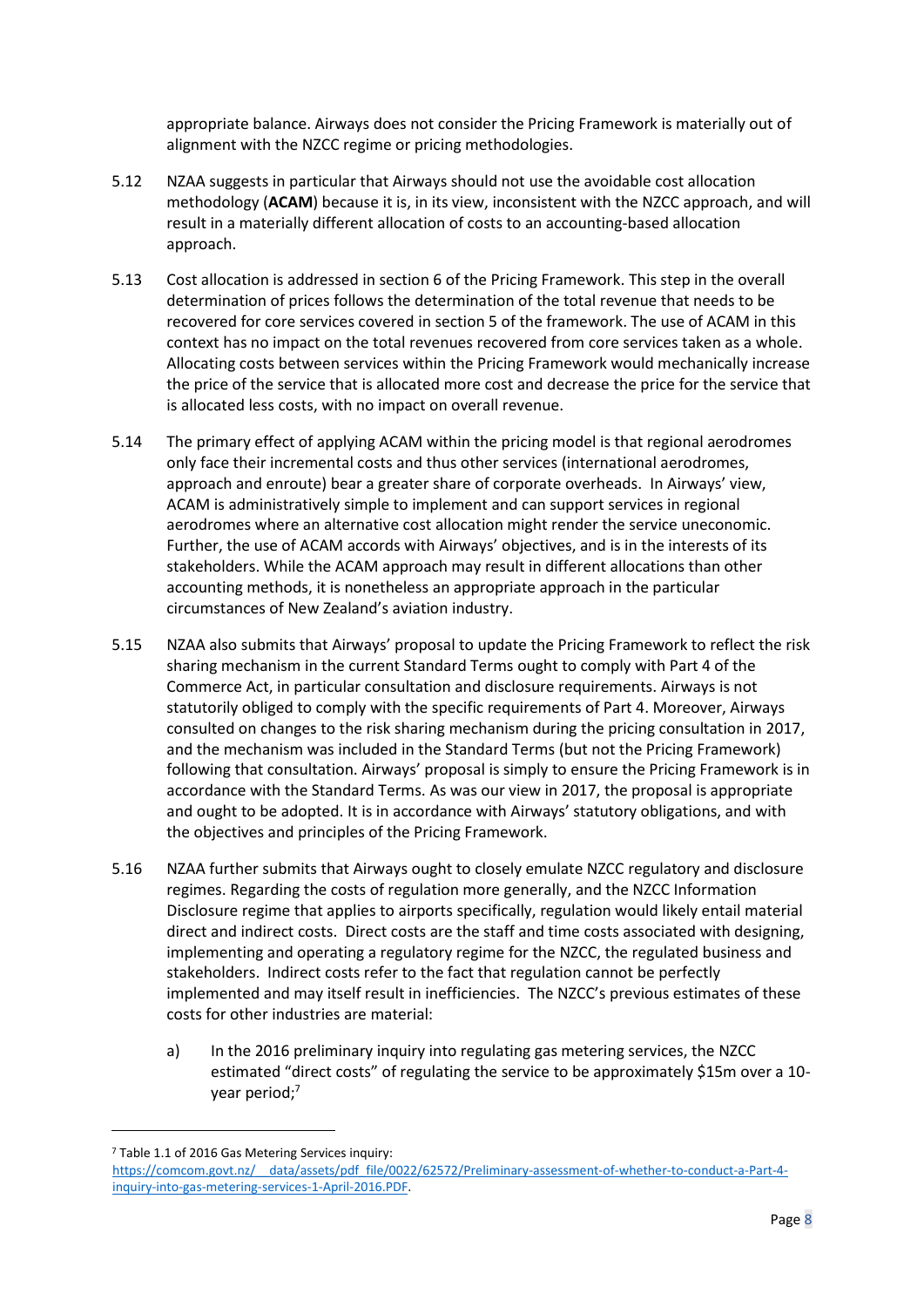- b) In the 2012 preliminary inquiry into regulating Eastland Port, the NZCC set out estimates of the direct costs it would incur (i.e. excluding directs costs for the regulated firm and stakeholders).<sup>8</sup> The NZCC estimated the upfront set up costs for the new regime would be between \$3.5m and \$5.5m depending on whether information disclosure or price quality regulation was imposed, with ongoing costs of \$150k per year for ID regulation and \$40 – \$80k of compliance costs for PQ regulation. Under PQ regulation, the NZCC estimated it would incur further costs of \$1.5m every time there was a price reset (which assumed would happen every five years).
- c) In the 2004 Gas inquiry, the NZCC estimated that a combination of direct and indirect costs was equivalent to a margin over WACC of 0.6% to 2.8%;<sup>9</sup>
- d) In the 2002 Airports inquiry, the NZCC estimated the average annual total costs of imposing regulation as  $$2.084-S2.340m$  per year.<sup>10</sup>
- 5.17 In Airways' view, the costs of regulation are likely to be disproportionate given:
	- a) Airways Pricing Framework seeks to replicate materially similar customer outcomes and constraints on excess profit that regulation can seek to promote, but without the associated costs.
	- b) Airways is a small part of the aeronautical value chain, and thus in relative terms the costs of a regulatory regime are likely to be large.
	- c) Airways is not a traditional natural monopoly, infrastructure focused business (our costs are primarily people and software), and thus a regime set up for physical infrastructure businesses may be inappropriate and lead to perverse outcomes. This also means set up costs could not be avoided as other regimes could not simply be copied and applied to the aviation industry.
- 5.18 Lastly, BARNZ proposed adding an additional pricing objective "to assist the recovery of the aviation sector". In Airways' view, this objective is encapsulated in the second objective, namely "alignment with the aviation industry's commercial imperatives". Airways is and remains committed to continuing its work with the industry in relation to recovering from the effects of the COVID-19 pandemic.

#### Pricing considerations for General Aviation (**GA**)

- 5.19 In its submission, BARNZ has proposed that subsidisation of GA customers be removed from the pricing model to benefit airlines recovering from COVID-19.
- 5.20 The aviation industry, and Airways in particular, is conscious of the issues around the relative recovery of costs from different customer groups. However, it is not a straightforward matter of choosing to remove a subsidy from one stakeholder to benefit another. A range of factors are relevant, including the extent to which GA ought to be subsidised by the wider aviation industry, the relevance of Airways' statutory responsibilities, whether and how GA would be able to operate without subsidies, whether and how airlines are capable of

<sup>8</sup> Table 1 of 2012 Eastland Port inquiry: [https://comcom.govt.nz/\\_\\_data/assets/pdf\\_file/0023/61664/Draft-report-](https://comcom.govt.nz/__data/assets/pdf_file/0023/61664/Draft-report-Preliminary-assessment-of-whether-to-initiate-a-Part-4-inquiry-into-port-services-provided-by-Eastland-Port-25-October-2012.pdf)[Preliminary-assessment-of-whether-to-initiate-a-Part-4-inquiry-into-port-services-provided-by-Eastland-Port-25-October-](https://comcom.govt.nz/__data/assets/pdf_file/0023/61664/Draft-report-Preliminary-assessment-of-whether-to-initiate-a-Part-4-inquiry-into-port-services-provided-by-Eastland-Port-25-October-2012.pdf)[2012.pdf.](https://comcom.govt.nz/__data/assets/pdf_file/0023/61664/Draft-report-Preliminary-assessment-of-whether-to-initiate-a-Part-4-inquiry-into-port-services-provided-by-Eastland-Port-25-October-2012.pdf)

<sup>9</sup> Table 6.5 of 2004 Gas inquiry: [https://regulationbodyofknowledge.org/wp-](https://regulationbodyofknowledge.org/wp-content/uploads/2013/03/CommerceCommissionofNewZealand_Gas_Control_Inquiry.pdf)

[content/uploads/2013/03/CommerceCommissionofNewZealand\\_Gas\\_Control\\_Inquiry.pdf.](https://regulationbodyofknowledge.org/wp-content/uploads/2013/03/CommerceCommissionofNewZealand_Gas_Control_Inquiry.pdf) 10 Table 29 of 2002 Airports inquiry: https://comcom.govt.nz/ data/assets/pdf file/0024/90285/Part-4-inquiry-into[airfield-activities-at-Auckland,-Wellington,-and-Christchurch-international-airports-1-August-2002.pdf.](https://comcom.govt.nz/__data/assets/pdf_file/0024/90285/Part-4-inquiry-into-airfield-activities-at-Auckland,-Wellington,-and-Christchurch-international-airports-1-August-2002.pdf)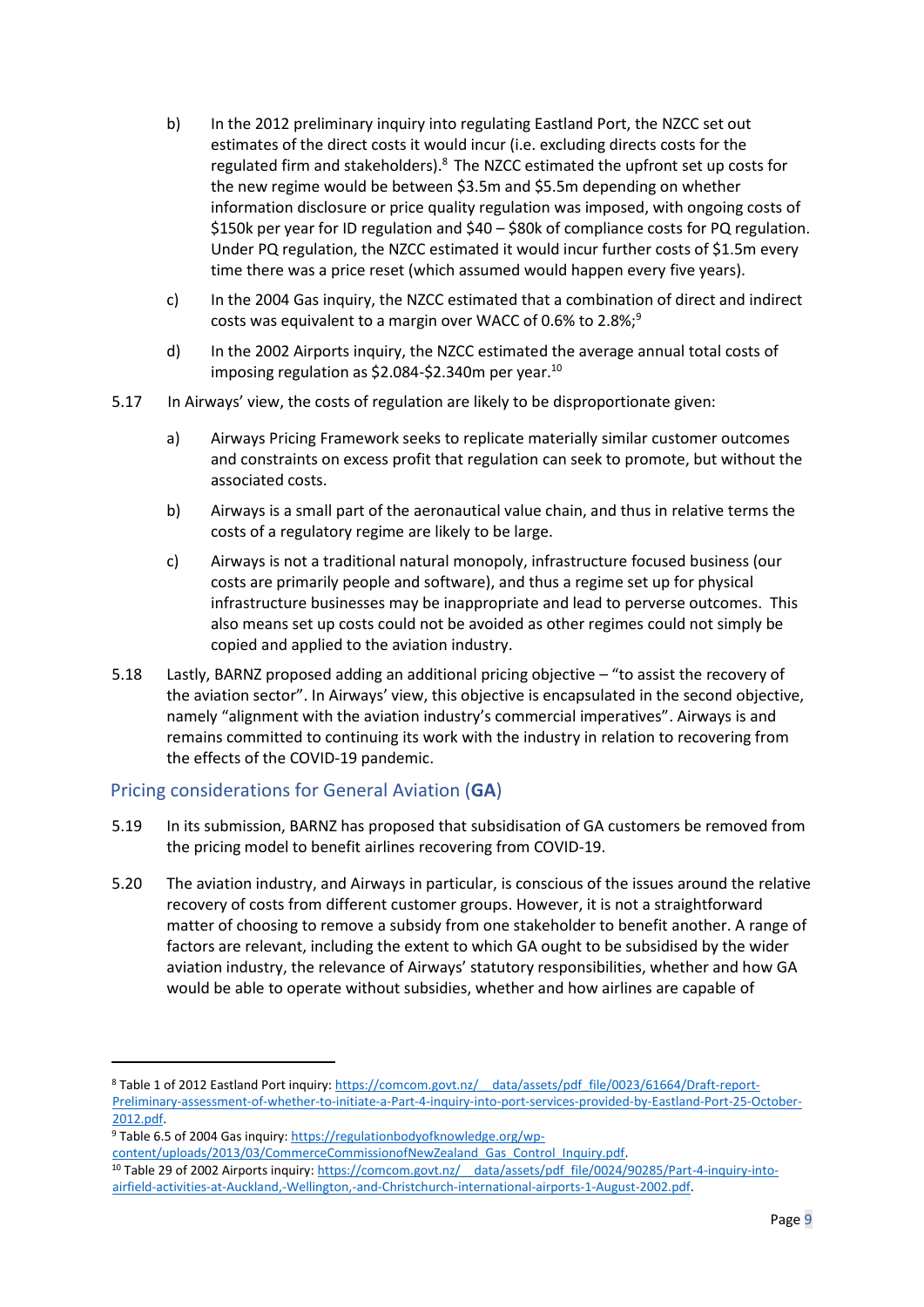subsidising GA, and the administrative costs in designing, implementing and monitoring a new regime.

5.21 Airways appreciates the industry is under strain in light of COVID-19. As noted, Airways is and remains committed to continuing its work with the industry in relation to recovering from the effects of the pandemic which has affected all sectors of the aviation industry. However, it does not consider it an appropriate time to implement a fundamental change to the complex balance of pricing between GA and airlines. Airways nonetheless remains open to engagement with all its stakeholders on this issue.

#### Other changes to the Pricing Framework and Standard Terms

- 5.22 NZAA and BARNZ made submissions regarding improvements to performance and service availability reporting. Airways currently discloses information through its annual reports, and intends to explore improvements to the information it discloses on performance, including using scorecards, as part of the Price Reset consultation process.
- 5.23 A private submitter proposed a change to the Vicinity Landing Charge. Taking into account wider pricing model principles, constraints and implications, Airways considers it is appropriate to remain with the current arrangement for the Vicinity Landing Charge.
- 5.24 Submitters noted it was not clear in the draft revised version of the Pricing Framework that consultation would take place should prices be reviewed within a pricing period if a trigger event occurred. We have reviewed this section and in response, reinstated wording confirming that if a price review is initiated, Airways will consult with stakeholders to reset prices to take account of the trigger event.
- 5.25 Airways also considered additional submissions made on other minor aspects of the Pricing Framework. As above, to the extent it considers appropriate, these have been incorporated into the revised framework.
- 5.26 Airways has considered submissions made on minor aspects of the Standard Terms. To the extent it considers appropriate, Airways has incorporated these submissions in the revised Standard Terms. Otherwise, Airways' position is that the Standard Terms are reasonable and appropriate, and notes the Service Framework allows for alternative commercial arrangements to be agreed if a need arises.

### <span id="page-9-0"></span>6. Decision

- 6.1 Airways thanks submitters for their thoughtful and informed submissions. Airways has carefully reviewed and considered the feedback received in coming to its decision.
- 6.2 Taking into account the general support received from submitters, Airways has decided to proceed with its proposed amendment to the Pricing Framework in relation to the treatment of WIP. This change is reflected in the new Pricing Framework, attached to this paper as Appendix B.
- 6.3 Airways has also decided to publish a revised version of the Standard Terms including, where appropriate, minor changes and additional amendments in response to points raised by submitters. The new Standard Terms document is attached to this paper as Appendix C.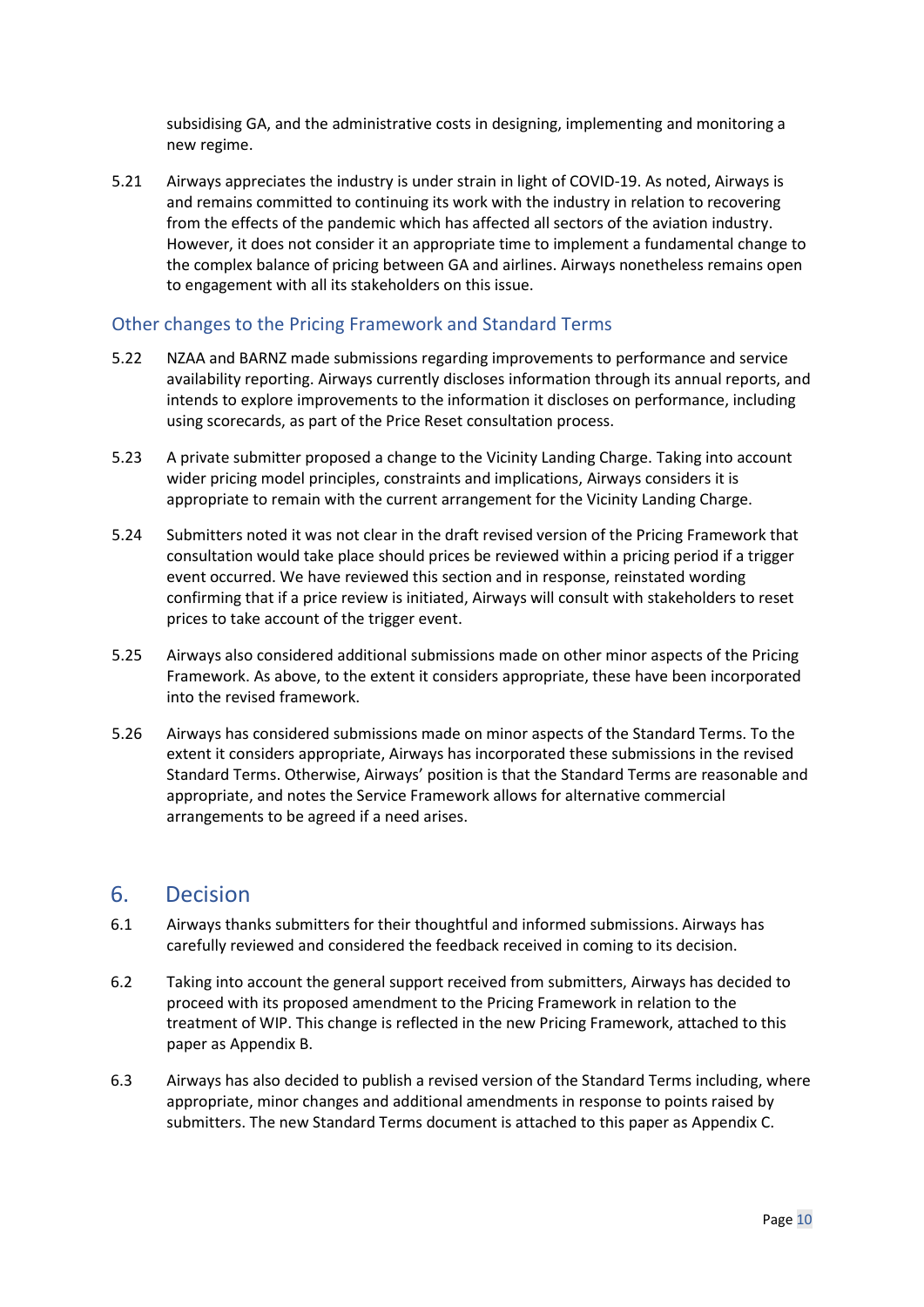## <span id="page-10-0"></span>7. Next steps

- 7.1 Airways will now proceed with the final phase of its review and consult with its customers and stakeholders regarding pricing for the next three-yearly cycle, which is from 1 July 2022 to 30 June 2025.
- 7.2 Consultation on the price reset is currently planned to take place in March and April 2022. Following consideration of submissions and cross-submissions, Airways will issue a decision paper setting out its new prices.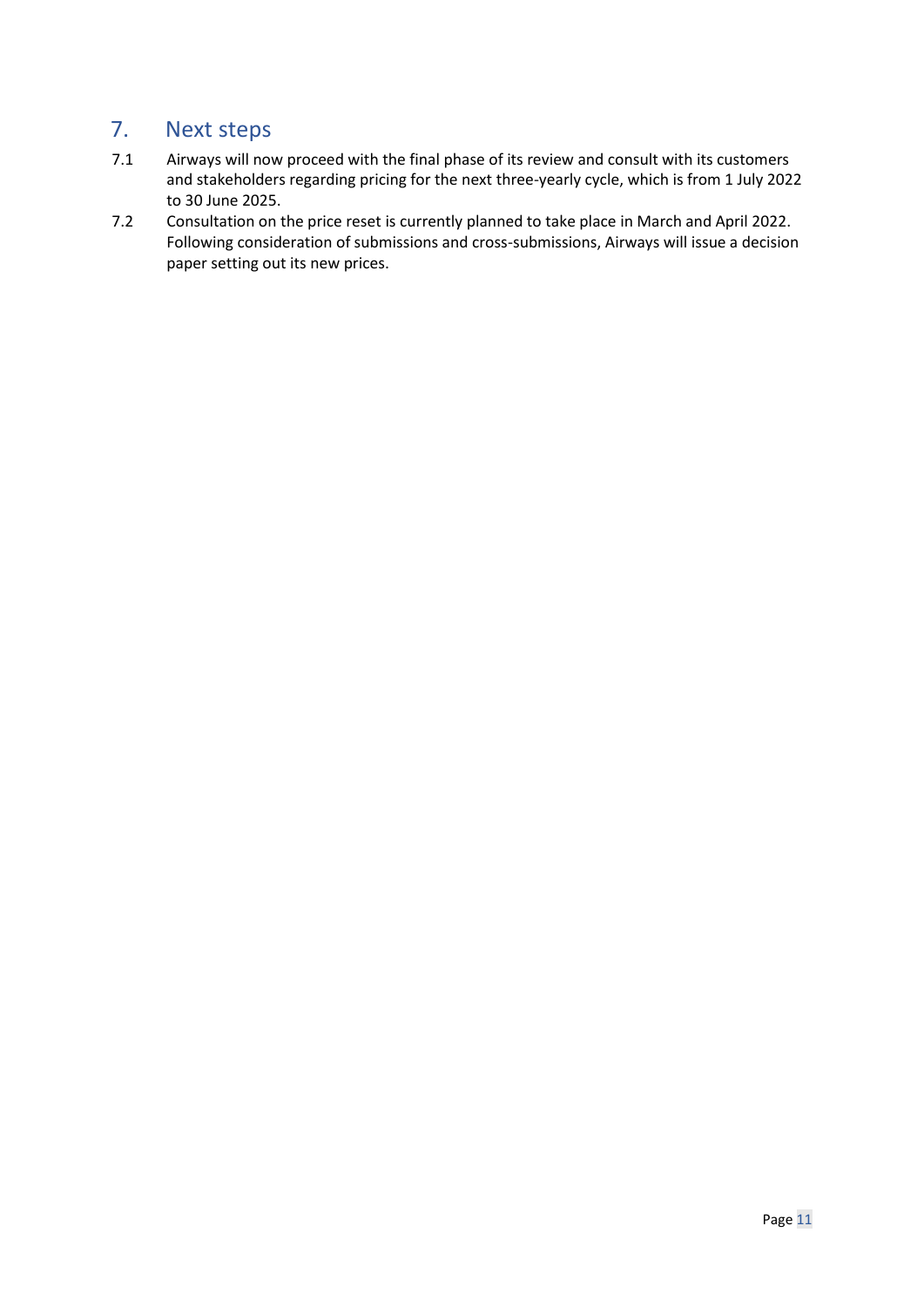# <span id="page-11-0"></span>Appendix A – Worked examples of change to capital charge and WIP

The tables below presents the cash flows and NPV where the capital charge component is calculated under two methodologies:

1. **Average balance:** the capital charge is calculated by applying WACC to the average of the opening and closing asset balance, where the closing balance differs from the opening and closing balance due to both capex and depreciation.

2. **Opening balance + mid-year capex:** the capital charge is calculated by applying the WACC to the opening balance and also applying six months of WACC compounding to capex during the year.

The examples use the following assumptions:

- 1 Asset value = \$1m;
- 2 Asset life = 10 years;
- 3 Depreciation profile = straight line;
- 4 Capex timing = mid year; and
- 5 WACC = 6.59% (Being Airways WACC for the last pricing period).

The tables show that the NPV under the "average balance" approach is slightly negative. The reason for the difference is that the closing balance has depreciation subtracted, and thus a full return on capital is not earned.

|                       | Current Method (average balance) |             |             |             |             |             |             |             |             |             |             |             |
|-----------------------|----------------------------------|-------------|-------------|-------------|-------------|-------------|-------------|-------------|-------------|-------------|-------------|-------------|
|                       |                                  | <b>FY22</b> | <b>FY23</b> | <b>FY24</b> | <b>FY25</b> | <b>FY26</b> | <b>FY27</b> | <b>FY28</b> | <b>FY29</b> | <b>FY30</b> | <b>FY31</b> | <b>FY32</b> |
| Opening BV            |                                  | ۰.          | 1,000,000   | 900,000     | 800.000     | 700,000     | 600,000     | 500,000     | 400,000     | 300,000     | 200,000     | 100,000     |
| Capex                 |                                  | 1,000,000   |             |             |             |             |             |             |             |             |             |             |
| Depn                  |                                  |             | 100,000     | 100,000     | 100,000     | 100,000     | 100,000     | 100,000     | 100,000     | 100,000     | 100,000     | 100,000     |
| Closing BV            | $\Omega$                         | 1,000,000   | 900,000     | 800,000     | 700,000     | 600,000     | 500,000     | 400,000     | 300,000     | 200,000     | 100,000     |             |
| Average BV            |                                  | 500,000     | 950,000     | 850,000     | 750,000     | 650,000     | 550,000     | 450,000     | 350,000     | 250,000     | 150,000     | 50,000      |
| WACC                  | 6.59%                            | 6.59%       | 6.59%       | 6.59%       | 6.59%       | 6.59%       | 6.59%       | 6.59%       | 6.59%       | 6.59%       | 6.59%       | 6.59%       |
| <b>WACC Return</b>    |                                  | 32,950      | 62,605      | 56,015      | 49,425      | 42,835      | 36,245      | 29,655      | 23,065      | 16,475      | 9,885       | 3,295       |
| <b>Total Cashflow</b> |                                  | 32,950      | 162,605     | 156,015     | 149,425     | 142,835     | 136,245     | 129,655     | 123,065     | 116,475     | 109,885     | 103,295     |
| Discount rate         | 6.59%                            | 6.59%       | 6.59%       | 6.59%       | 6.59%       | 6.59%       | 6.59%       | 6.59%       | 6.59%       | 6.59%       | 6.59%       | 6.59%       |
| Discount factor       | 1.00                             | 0.94        | 0.88        | 0.83        | 0.77        | 0.73        | 0.68        | 0.64        | 0.60        | 0.56        | 0.53        | 0.50        |
| <b>NPV</b>            |                                  | 30,913      | 143,120     | 128,830     | 115,760     | 103,813     | 92,901      | 82,942      | 73,859      | 65,582      | 58,046      | 51,192      |
| NPV of revenue        | 946,958                          |             |             |             |             |             |             |             |             |             |             |             |
| <b>NPV of CAPEX</b>   | 968,594                          |             |             |             |             |             |             |             |             |             |             |             |
| <b>NPV</b>            | 21,636                           |             |             |             |             |             |             |             |             |             |             |             |

| Current Method (Opening balance + mid year capex) |         |             |             |             |             |             |             |             |             |             |         |             |
|---------------------------------------------------|---------|-------------|-------------|-------------|-------------|-------------|-------------|-------------|-------------|-------------|---------|-------------|
|                                                   |         | <b>FY22</b> | <b>FY23</b> | <b>FY24</b> | <b>FY25</b> | <b>FY26</b> | <b>FY27</b> | <b>FY28</b> | <b>FY29</b> | <b>FY30</b> | FY31    | <b>FY32</b> |
| Opening BV                                        |         | ٠.          | 1,000,000   | 900,000     | 800.000     | 700,000     | 600,000     | 500,000     | 400,000     | 300,000     | 200,000 | 100,000     |
| Capex                                             |         | 1,000,000   |             |             |             |             |             |             |             |             |         |             |
| Depn                                              |         |             | 100,000     | 100,000     | 100.000     | 100,000     | 100,000     | 100,000     | 100,000     | 100,000     | 100,000 | 100,000     |
| Closing BV                                        | 0       | 1,000,000   | 900,000     | 800,000     | 700,000     | 600,000     | 500,000     | 400,000     | 300,000     | 200,000     | 100,000 |             |
| <b>WACC</b>                                       | 6.59%   | 6.59%       | 6.59%       | 6.59%       | 6.59%       | 6.59%       | 6.59%       | 6.59%       | 6.59%       | 6.59%       | 6.59%   | 6.59%       |
| <b>WACC Return</b>                                |         | 32.424      | 65,900      | 59,310      | 52,720      | 46,130      | 39,540      | 32,950      | 26,360      | 19,770      | 13,180  | 6,590       |
| <b>Total Cashflow</b>                             |         | 32,424      | 165,900     | 159,310     | 152,720     | 146,130     | 139,540     | 132,950     | 126,360     | 119,770     | 113,180 | 106,590     |
| Discount rate                                     | 6.59%   | 6.59%       | 6.59%       | 6.59%       | 6.59%       | 6.59%       | 6.59%       | 6.59%       | 6.59%       | 6.59%       | 6.59%   | 6.59%       |
| Discount factor                                   | 1.00    | 0.94        | 0.88        | 0.83        | 0.77        | 0.73        | 0.68        | 0.64        | 0.60        | 0.56        | 0.53    | 0.50        |
| <b>NPV</b>                                        |         | 30,420      | 146,020     | 131,551     | 118,312     | 106,208     | 95,148      | 85,050      | 75,836      | 67,437      | 59,787  | 52,824      |
| <b>NPV of revenue</b>                             | 968,594 |             |             |             |             |             |             |             |             |             |         |             |
| <b>NPV of CAPEX</b>                               | 968,594 |             |             |             |             |             |             |             |             |             |         |             |
| <b>NPV</b>                                        |         |             |             |             |             |             |             |             |             |             |         |             |

Sections 5.1 and 5.2 propose adoption of the NZCC model based on the 'opening balance + mid-year capex' approach, which would result in NPV=0.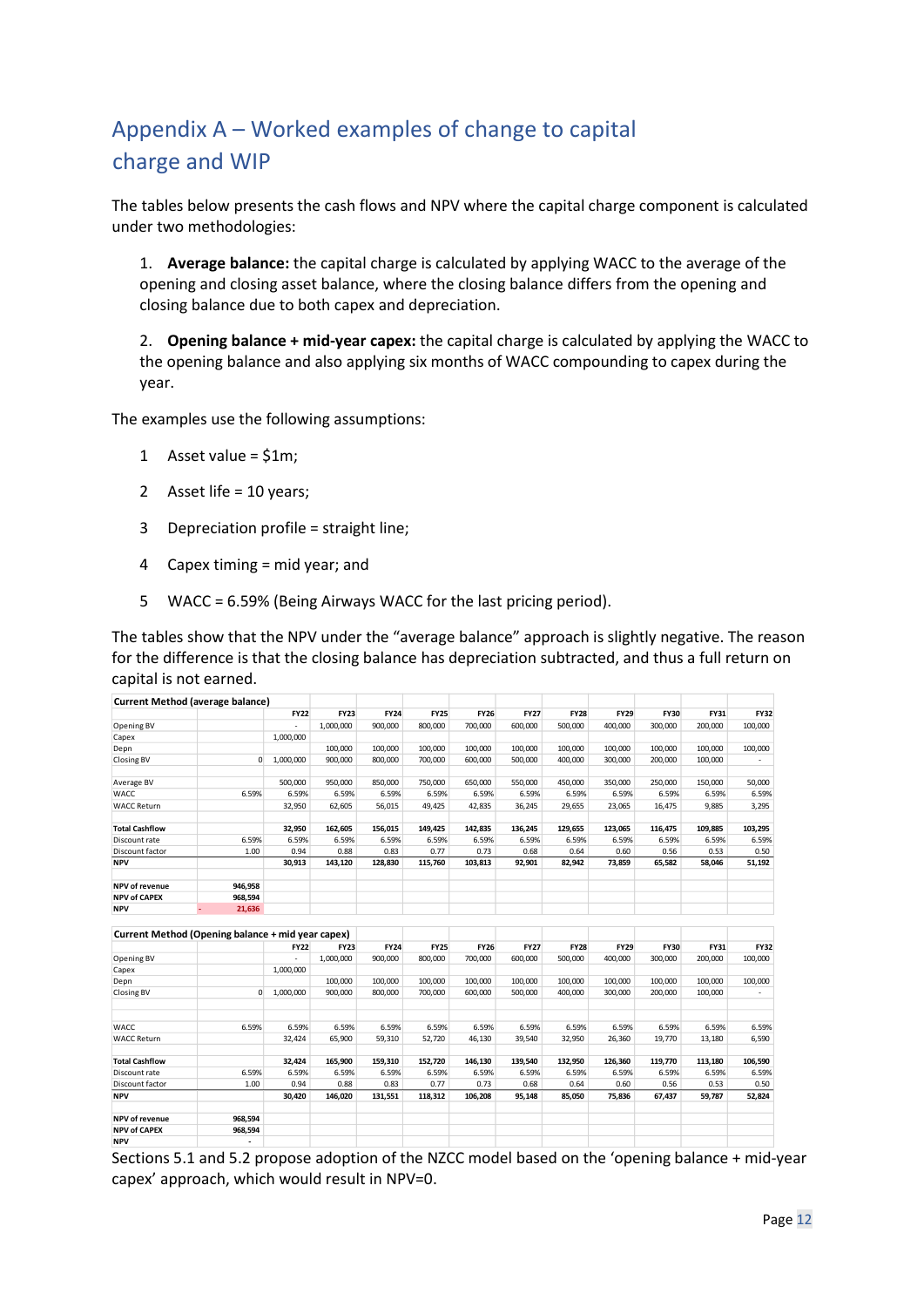<span id="page-12-0"></span>Appendix B – Revised Pricing Framework